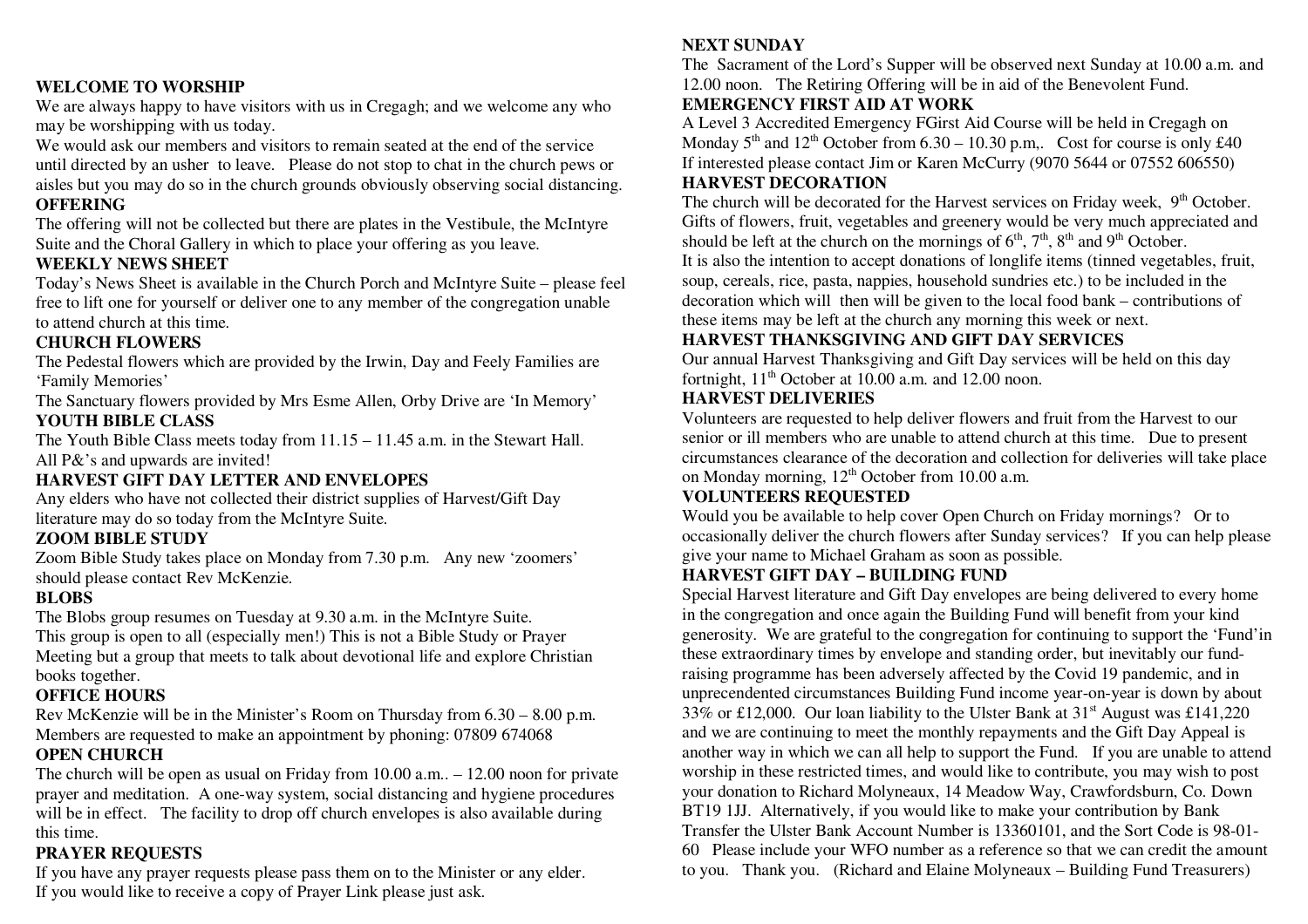#### **MALAWI SCHOOL FEES**

 As the new school year continues here at home, our friends in Malawi are also returning to their studies with school fees being due. Thank you to those who have generously sponsored pupils in the past, if you wish to do so again, or for the first time, please pass your donation to Sheena Stewart or give using these bank details: Bank Sort Code; 98-01-60 and Account Number: 13549067 Account Name: Cregagh Presbyterian Church, clearly labelling the donation with your name. Alterantively there are Standing Order forms available on the CPC Website should you wish to regularly donate. Even a little given can make a big difference as around £30 covers the cost of a term.

#### **Responding to Covid-19**

 At Cregagh we wish to create an environment that is both welcoming and safe. While we would actively encourage all members to come back to worship, believing it safe to do so with the measures we have taken, we also wish to highlight that no one should come to services if they have symptoms.

 As we continue to move forward towards something more like normal it is imperative that we do so by insuring that all actions are in line with current guidelines and restrictions. With no changes to PCI guidelines regarding 2m social distance the same arrangements for services that are currently in place will continue throughout this month, continuing to provide a service at 10am and 12noon, accommodating around 60 people on each occasion. Doors will be opened at 9:30am and 11:30am so that folk can be guided and seated. The wearing of face coverings, while still not mandatory, has now been formally advised and strongly encouraged by PCI. The recent announcement of local restrictions has not affected arrangements regarding church services and meetings.

 Members are still being asked to register for the services due to 'contact tracing', by contacting Michael Graham (mobile: 07548635075 or email:

michaelgraham112@gmail.com) and also advise him if you can't attend a service for which you have already registered.

 The services themselves will continue to be slightly shorter than normal and present arrangements regarding offering will remain in place for the month of October. There will be no offering plate passed around during services but there are three stations where you can drop your offering off as you leave the building. Over the month of October we will continue to gradually incorporate shared singing, including inviting the congregation to stand.

 It is encouraging that KidZone continues to go well, Karen and Jim are happy to carry on covering this month, however it would be useful if parents could register by Friday so that appropriate preparations can be made. Unfortunately the restrictions are still extremely tight regarding crèche so it will not be available for the time being. However babies are very welcome at our services!

The issue of offering lifts to church continues to be a difficult one but the official position in terms of the guidelines is that folk should still not offer nor provide lifts to anyone outside of their bubble. Unfortunately pastoral visitation is still limited to emergencies and bereavements. Practices will be reviewed on Monday 19<sup>th</sup> October.



## **Weekly News Sheet <u>Sunday 27th September 2020</u>**

#### *TEN BLESSINGS!*

 *Count your blessings instead of your crosses Count your gains instead of your losses Count your joys instead of your woes Count your friends instead of your foes Count your courage instead of your fears Count your laughs instead of your tears Count your full years instead of your lean Count your kind deeds instead of your mean Count your health instead of your wealth Count on God instead of your self.*

 SERVICES TODAY at 10.00 a.m. and 12.00 noon Sermon: 'The Seventh Commandment Scripture Reading: Matthew 12: 38-54

**Cregagh Presbyterian Church 102-104 Cregagh Road Belfast BT6 0ER Tel: 028 9045 5160 Website: cregaghpresbyterian.org** 

**Minister: Rev Edward J B McKenzie Tel: 07809 674068 Email: emckenzie@presbyterianireland.org**



Items for inclusion in the Weekly News Sheet should be submitted no later than 7.00 p.m. on the Wednesday preceeding the Sunday on which the announcement is to be included. (email: dennison.mahood@yahoo.com or text: 07891920261) The Weekly News Sheet is also available for viewing on the Website (cregaghpresbyterian.org)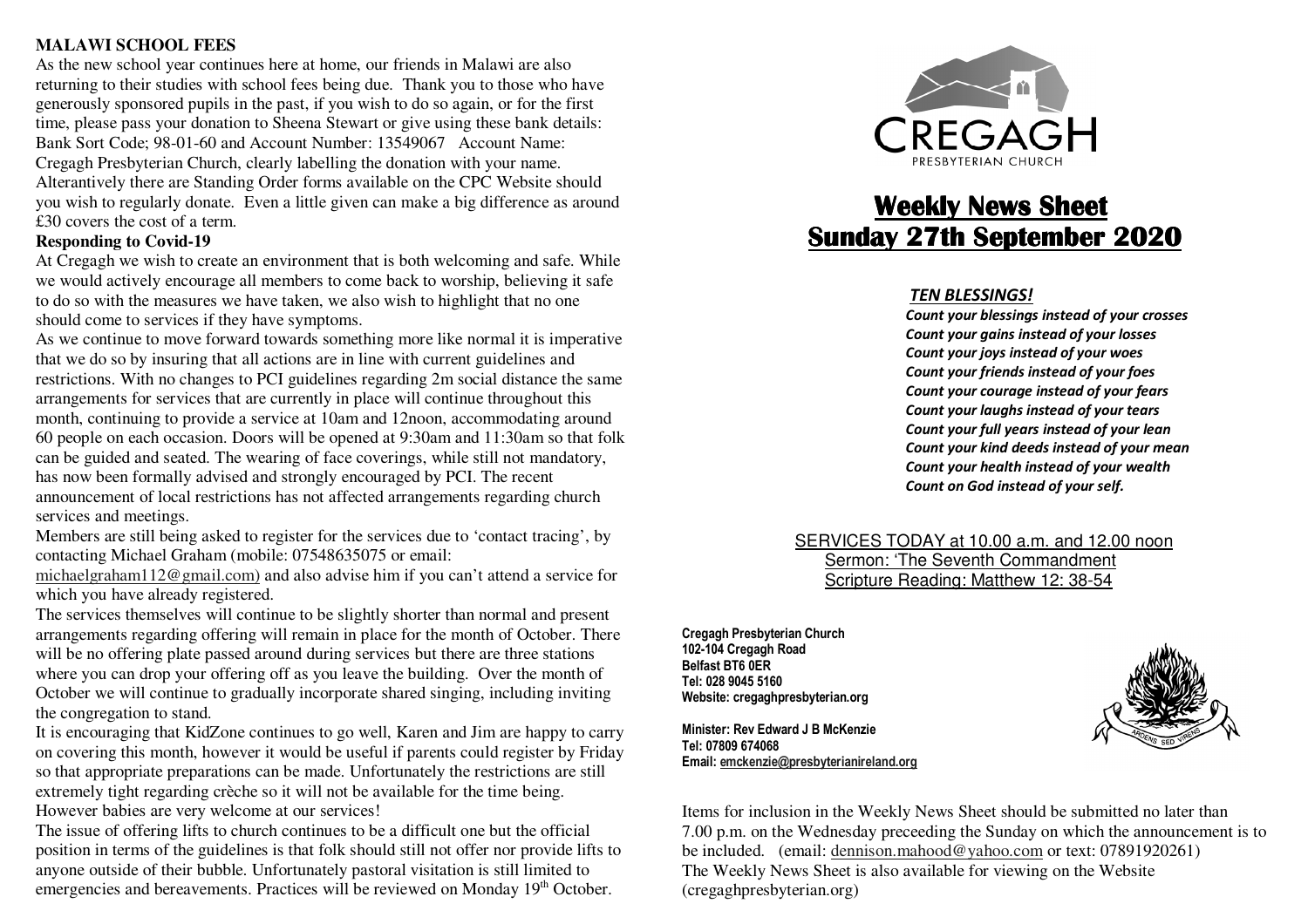(Matthew Rainey)

### *THE YEAR AHEAD IN CREGAGH*

#### **FEBRUARY**

Sunday 9th at 11.00 a.m. Friday 28th at 12.00 noon Lenten Lunch (each Friday in Lent)

#### **MARCH**

Friday 13th & Saturday 14th Model Railway Exhibition Sunday 22<sup>nd</sup> at 7.30 p.m. Presbytery Service **APRIL** 

# Friday 10th at 12.00 noon Good Friday Meditation Sunday 12th at 11.00 a.m. Easter Day Service **MAY**

Sunday 10<sup>th</sup> at 11.00 a.m. Christian Aid Service Saturday 16<sup>th</sup> at 2.00 p.m. Summer Garden Fete Tuesday 26<sup>th</sup> at 6.30 p.m. Junior Choir Concert **JUNE** 

Sunday  $7<sup>th</sup>$  at 11.00 a.m. Children's Day Service Sunday 21<sup>st</sup> at 11.00 a.m. Summer Communion

Olde Tyme Psalm Service Monday  $17<sup>th</sup>$  from 2.15 p.m. NI Blood Transfusion – blood donations Sunday 23rd at 11.00 a.m. Guides/Scouts Thinking Day Service

Sunday  $1^{st}$  at 4.30 p.m. Joint Service with Salvation Army Friday 6th at 7.30 p.m. Women's World Day of Prayer local service Sunday 22<sup>nd</sup> at 11.00 a.m. Mothering Sunday Service

Sunday 5th at 11.00 a.m. Palm Sunday Communion Sunday 5th at 6.30 p.m. Youth Fellowship Palm Sunday Service Wednesday 8<sup>th</sup> at 7.45 p.m. Music for Holy Week at McQuiston Memorial Thursday 9th at 7.30 p.m. Maundy Thursday Communion Friday 10<sup>th</sup> at 7.30 p.m. Good Friday Service of Reflection

Thursday 21st at 7.30 p.m. Annual Meeting and Congregational Reunion

Monday 1<sup>st</sup>-Friday 5th PCI General Assembly Week Sunday 7th at 6.30 p.m. Good Neighbour's Service

#### **JULY**

Sunday Services at 11.00 a.m. (No Evening Services) **AUGUST** 

Sunday Services at 11.00 a.m. (No Evening Services0 Monday  $17<sup>th</sup>$  – Friday  $21<sup>st</sup>$  Holiday Bible Club - mornings

#### **SEPTEMBER**

Sunday 6th at 11.00 a.m. Organisation Dedication Service **OCTOBER** 

Sunday 4th at 11.00 a.m. Autumn Communion and 6.30 p.m. Gift Day Services

#### **NOVEMBER**

Saturday 4th at 10.00 a.m. Craft Fair **DECEMBER** 

Sunday 6<sup>th</sup> at 11.00 a.m. Advent Carol Service Thursday 24<sup>th</sup> at 11.30 p.m. Christmas Eve Service Sunday 27<sup>th</sup> at 11.00 a.m. Last Service of 2019

Sunday  $11<sup>th</sup>$  at 11.00 a.m. Harvest Thanksgiving and

Sunday 8th at 10.45 a.m. Remembrance Day Service Sunday 15th at 11.00 a.m. Presbyterian Women's Service

Sunday 13th at 11.00 a.m. Children's Christmas Tree Gift Service Sunday 13th at 6.30 p.m. Youth Fellowship Christmas Service Sunday 20<sup>th</sup> at 11.00 a.m. Handbell Choir Christmas Service Sunday 20th at 7.00 p.m. Candlelight Service of Nine Lessons & Carols Friday 25<sup>th</sup> at 9.00 a.m. Christmas Day Family Service

#### **SUNDAY SERVICES**

 **Morning Worship at 11.00 a.m. Evening Worship at 6.30 p.m. on 2nd and 3rd Sunday of each month (except July and August) Prayer and Bible Study on 1st Sunday of month at 6.30 p.m.** 

**Open Church – open for private prayer and meditation each Friday from 10.30 a.m. – 12.00 noon.** 

**Morning Watch (Praying for others) - Alternate Tuesdays at 10.45 a.m.**

*(Some dates and times are subject to change and will be confirmed in Weekly News Sheet)*